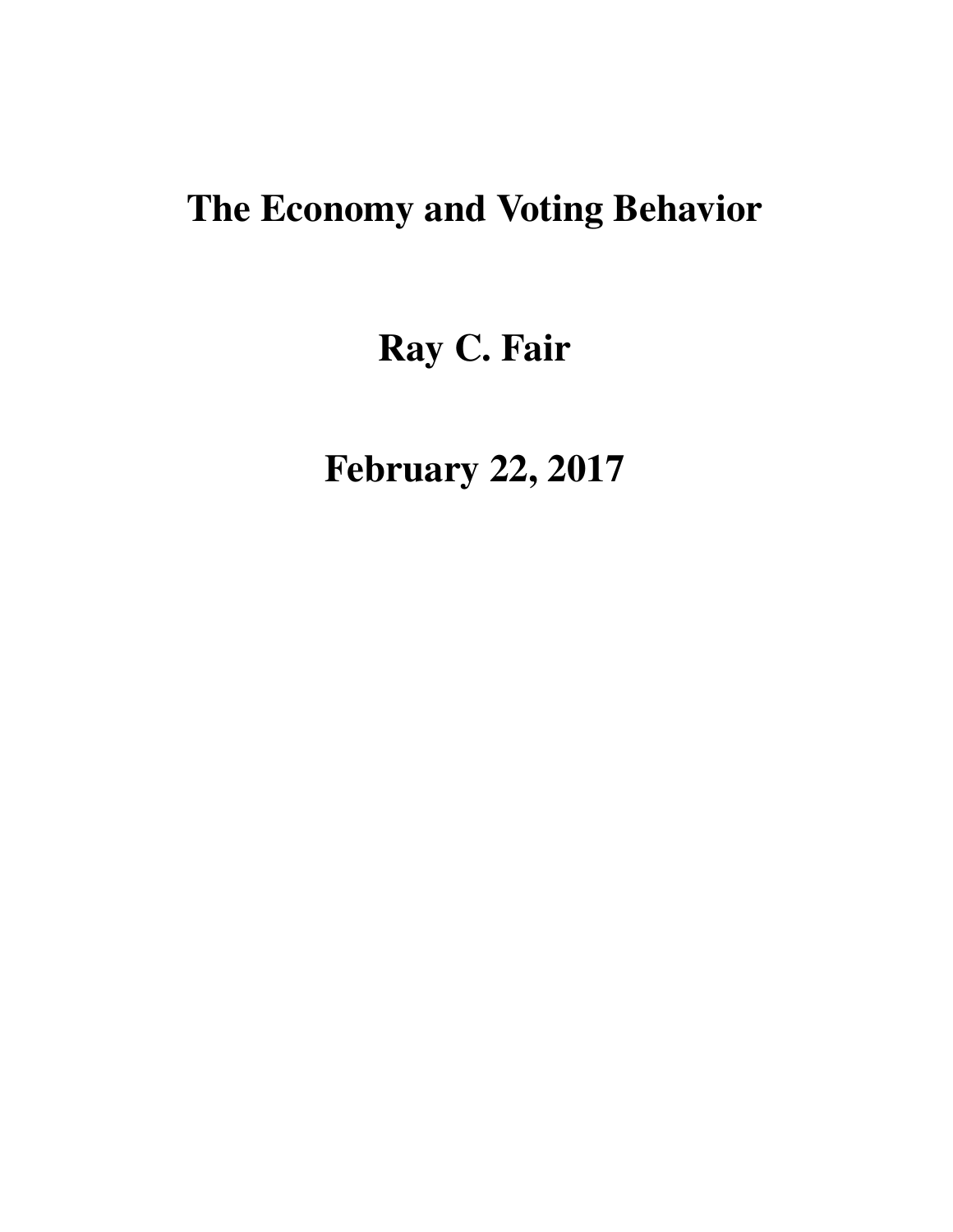How sophisticated are voters?

- Downs (1957)
- Kramer (1971)
- Stigler (1973)

In June 1971 Orley Ashenfelter used a Kramer-type equation and my economic growth forecasts to predict that Nixon would get a little over 60 percent of the two-party vote in 1972. Nixon actually received 61.8 percent.

Bill Branson?

Testing alternative theories

• Fair (1978)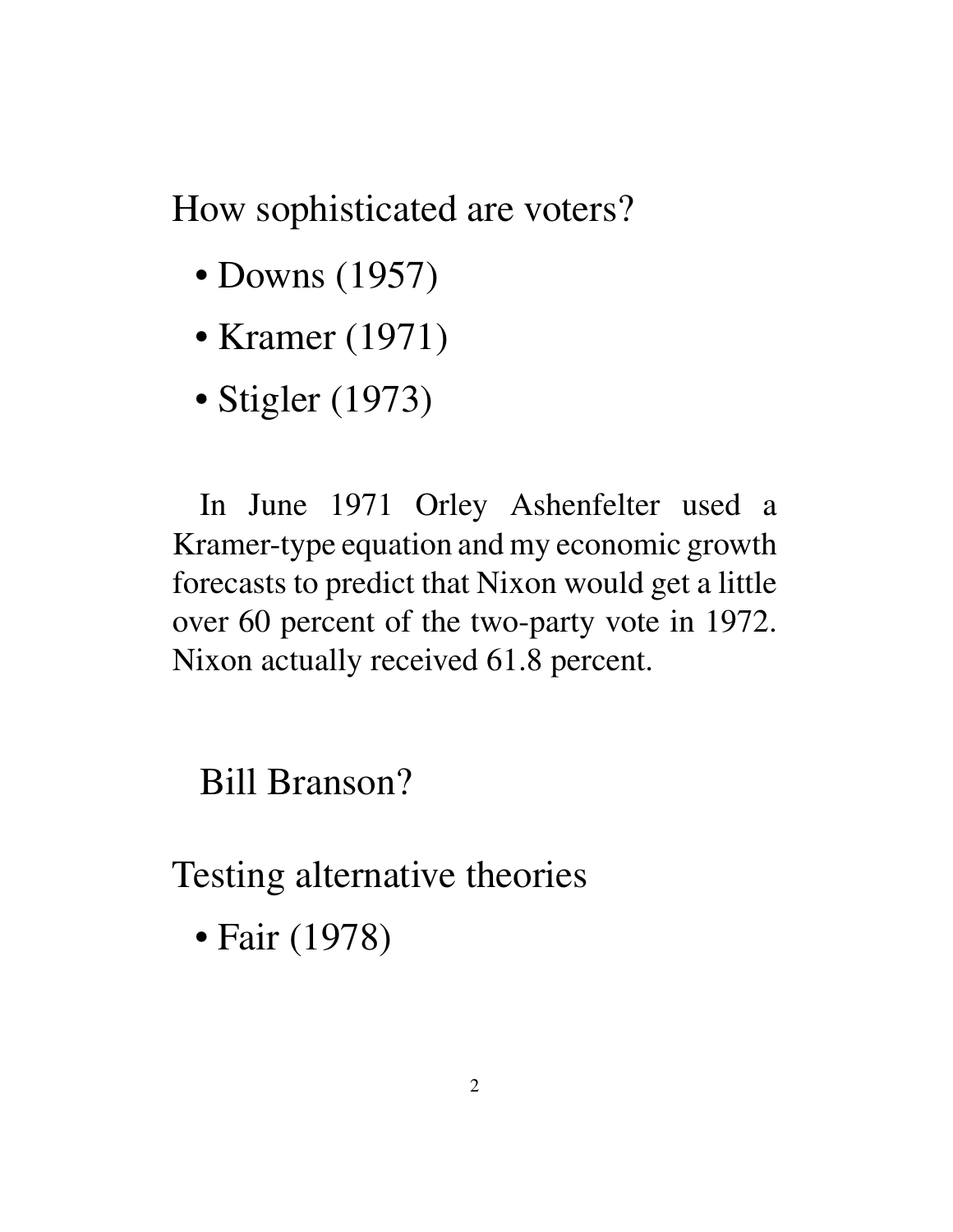$$
V_{it} = \begin{cases} 1 & \text{if } U_{it}^{D} > U_{it}^{R} \\ 0 & \text{otherwise} \end{cases}
$$

$$
U_{it}^{D} = \xi_{it}^{D} + \beta_1 \frac{M_{td1} - M^*}{(1 + \rho)^{t - td1}} + \beta_2 \frac{M_{td2} - M^*}{(1 + \rho)^{t - td2}} + \gamma_1 DPER_t^D + \gamma_2 DUR_t^D
$$

$$
U_{it}^{R} = \xi_{it}^{R} + \beta_3 \frac{M_{tr1} - M^*}{(1 + \rho)^{t - tr1}} + \beta_4 \frac{M_{tr2} - M^*}{(1 + \rho)^{t - tr2}} + \gamma_1 DPER_t^R + \gamma_2 DUR_t^R
$$

$$
\psi_{it} = \xi_{it}^R - \xi_{it}^D
$$

$$
q_{t} = \beta_{1} \frac{M_{td1} - M^{*}}{(1 + \rho)^{t - td1}} + \beta_{2} \frac{M_{td2} - M^{*}}{(1 + \rho)^{t - td2}}
$$

$$
-\beta_{3} \frac{M_{tr1} - M^{*}}{(1 + \rho)^{t - tr1}} - \beta_{4} \frac{M_{tr2} - M^{*}}{(1 + \rho)^{t - tr2}}
$$

$$
+\gamma_{1} DPER_{t} + \gamma_{2} DUR_{t}
$$

where  $DPER_t = DPER_t^D - DPER_t^R$ and  $DUR_t = DUR_t^D - DUR_t^R$ .

$$
V_{it} = \begin{cases} 1 & \text{if } q_t > \psi_{it} \\ 0 & \text{otherwise} \end{cases}
$$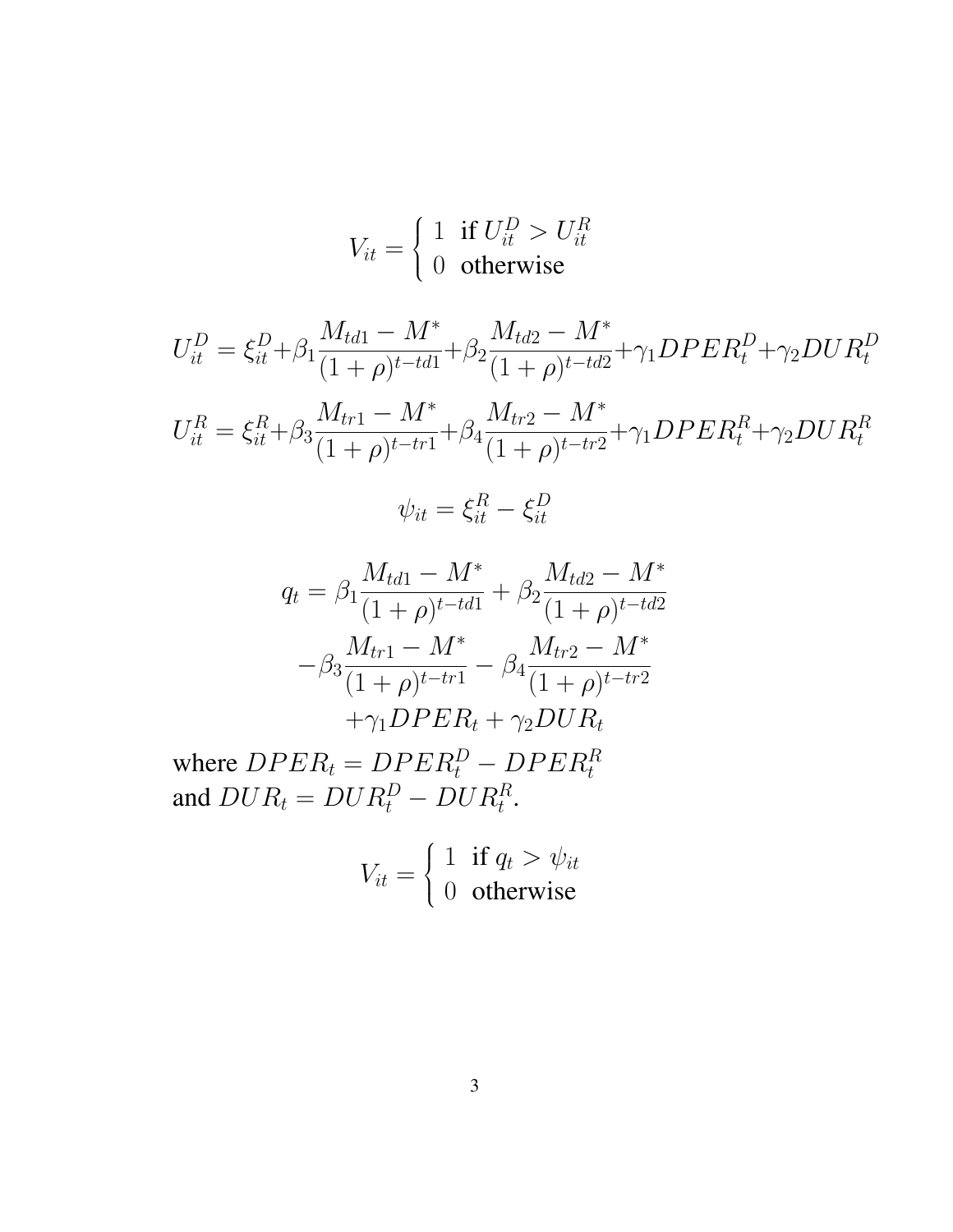$$
f(\psi_t) = \begin{cases} \frac{1}{b-a} & \text{for } a + \delta_t < \psi_t < b + \delta_t \\ 0 & \text{otherwise} \end{cases}
$$

$$
F(\psi_t) = \begin{cases} 0 & \text{for } \psi_t \le a + \delta_t \\ \frac{\psi_t - a - \delta_t}{b-a} & \text{for } a + \delta_t < \psi_t < b + \delta_t \\ 0 & \text{for } \psi_t \ge b + \delta_t \end{cases}
$$

 $V_t$  is the Democratic share of the two-party vote. It is the probability that  $\psi_t \leq q_t$ , which is the CDF at  $q_t$ :

$$
V_t = -\frac{a}{b-a} + \frac{q_t}{b-a} - \frac{\delta_t}{b-a}
$$

$$
V_t = \lambda_0 + \lambda_1 q_t + \epsilon_t
$$

where  $\lambda_0 = -a/(b - a)$ ,  $\lambda_1 = 1/(b - a)$ , and  $\epsilon_t = -\delta_t/(b - a)$ .

$$
V_t = \lambda_0 + \lambda_1 \beta_1 \frac{M_{td1} - M^*}{(1 + \rho)^{t - td1}} + \lambda_1 \beta_2 \frac{M_{td2} - M^*}{(1 + \rho)^{t - td2}} - \lambda_1 \beta_3 \frac{M_{tr1} - M^*}{(1 + \rho)^{t - tr1}}
$$

$$
-\lambda_1 \beta_4 \frac{M_{tr2} - M^*}{(1 + \rho)^{t - tr2}} + \lambda_1 \gamma_1 DPER_t + \lambda_1 \gamma_2 DUR_t + \epsilon_t
$$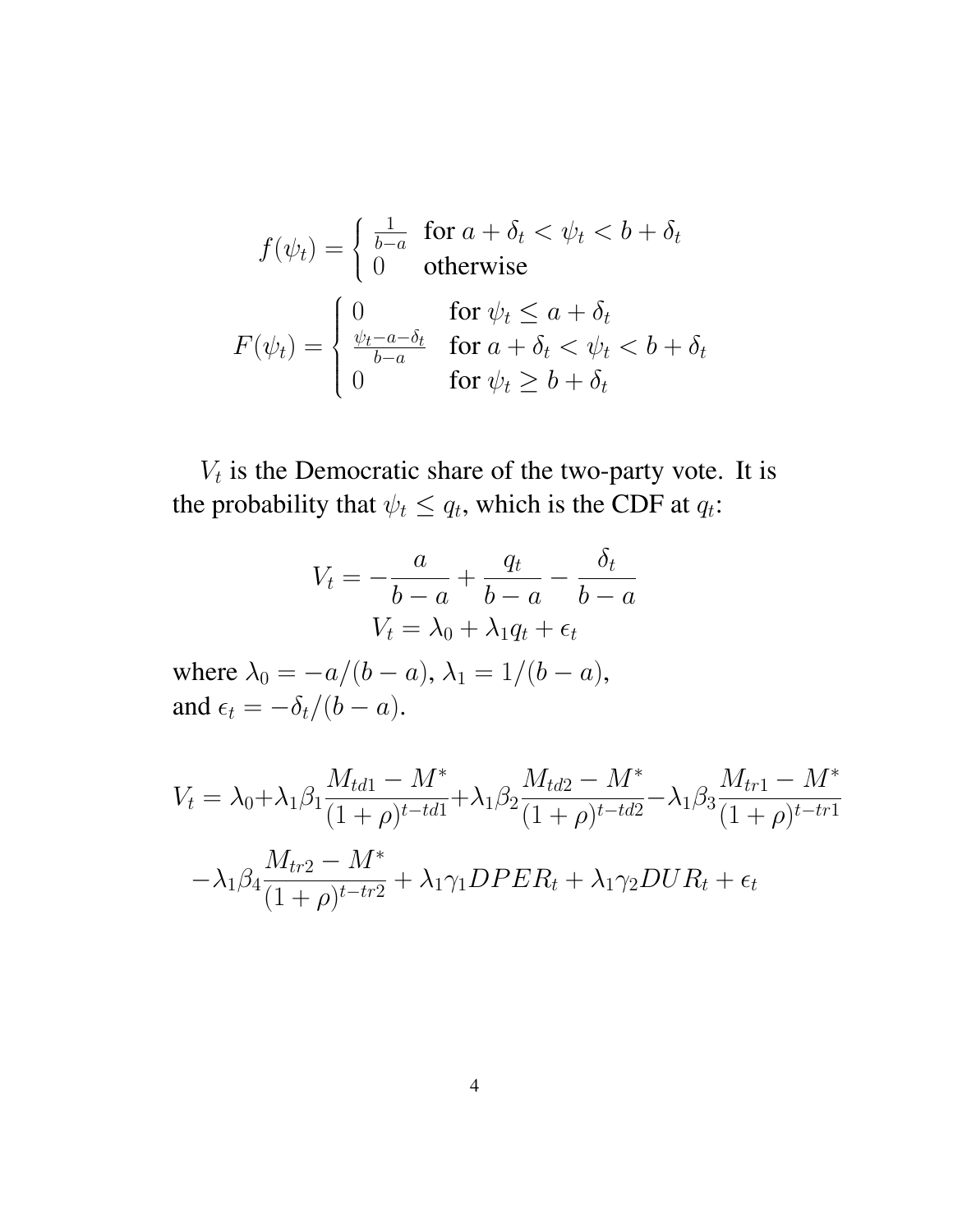If 
$$
\rho = \infty
$$
 and  $\beta_1 = \beta_3$ 

 $V_t = \lambda_0 + \lambda_1 \beta_1 (M_t - M^*) I_t + \lambda_1 \gamma_1 DPER_t + \lambda_1 \gamma_2 DUR_t + \epsilon_t$ where  $I_t$  equals 1 if there is a Democratic incumbent and −1 if there is a Republican incumbent.

# If there is more than one measure of performance

$$
M_t - M^* : \omega_1(M_{1t} - M_1^*) + \omega_2(M_{2t} - M_2^*) + \omega_3(M_{3t} - M_3^*)
$$
  
\n
$$
V_t = \alpha_0 + \alpha_1 M_{1t} I_t + \alpha_2 M_{2t} I_t + \alpha_3 M_{3t} I_t + \alpha_4 DPER_t + \alpha_5 DUR_t + \alpha_6 I_t + \epsilon_t
$$
  
\nwhere  $\alpha_0 = \lambda_0, \alpha_1 = \lambda_1 \beta_1 \omega_1,$   
\n
$$
\alpha_2 = \lambda_1 \beta_1 \omega_2, \alpha_3 = \lambda_1 \beta_1 \omega_3, \alpha_4 = \lambda_1 \gamma_1, \alpha_5 = \lambda_1 \gamma_2,
$$
  
\n
$$
\alpha_6 = -(\lambda_1 \beta_1 \omega_1 M_1^* + \lambda_1 \beta_1 \omega_2 M_2^* + \lambda_1 \beta_1 \omega_3 M_3^*).
$$

## Treatment of the war dummy

$$
M_t - M^* : \omega_1(M_{1t} - M_1^*) + \omega_2(M_{2t} - M_2^*)(1 - WAR_t)
$$
  
+
$$
\omega_3(M_{3t} - M_3^*)(1 - WAR_t)
$$
  

$$
V_t = \alpha_0 + \alpha_1 M_{1t} I_t + \alpha_2 M_{2t} I_t + \alpha_3 M_{3t} I_t + \alpha_4 DPER_t + \alpha_5 DUR_t + \alpha_6 I_t
$$
  
+
$$
(\lambda_1 \beta_1 \omega_2 M_2^* + \lambda_1 \beta_1 \omega_3 M_3^*) WAR_t + \epsilon_t
$$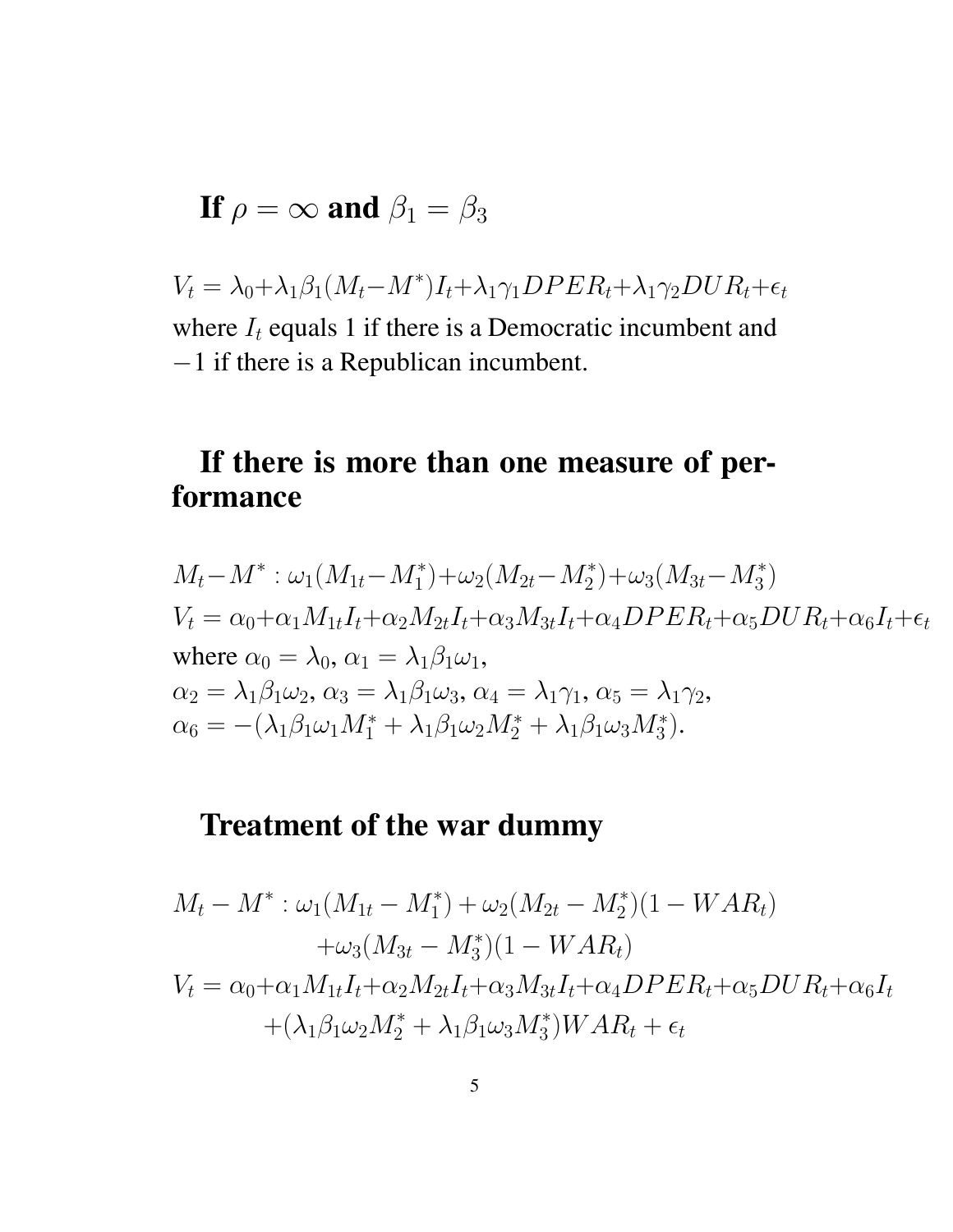### On-term House Election

$$
\delta_t = \theta_0 + \theta_1(V_{t-2}^{cc} - 50) + \eta_t \quad , \quad \theta_1 < 0
$$

where  $V_{t-}^{cc}$  $t_{t-2}^{ccc}$  is the Democratic share of the two-party vote in the previous mid-term House election.

### Mid-term House Election

$$
\delta_t = \phi_0 + \phi_1 (V_{t-2}^c - 50) + \phi_2 (V_{t-2}^p - 50) + \mu_t \ , \ \ \phi_1 < 0, \ \ \phi_2 > 0,
$$

where  $V_t^c$  $t_{t-2}^c$  is the Democratic share of the two-party vote in the previous on-term House election and  $V_{t-}^p$  $t_{t-2}^{rp}$  is the Democratic share of the two-party vote in the previous presidential election.

## Political Science Results

- 1. No coattails effect for on-term House election
- 2. Serial correlation for both on-term and mid-term House elections
- 3. Balance effect for mid-term House election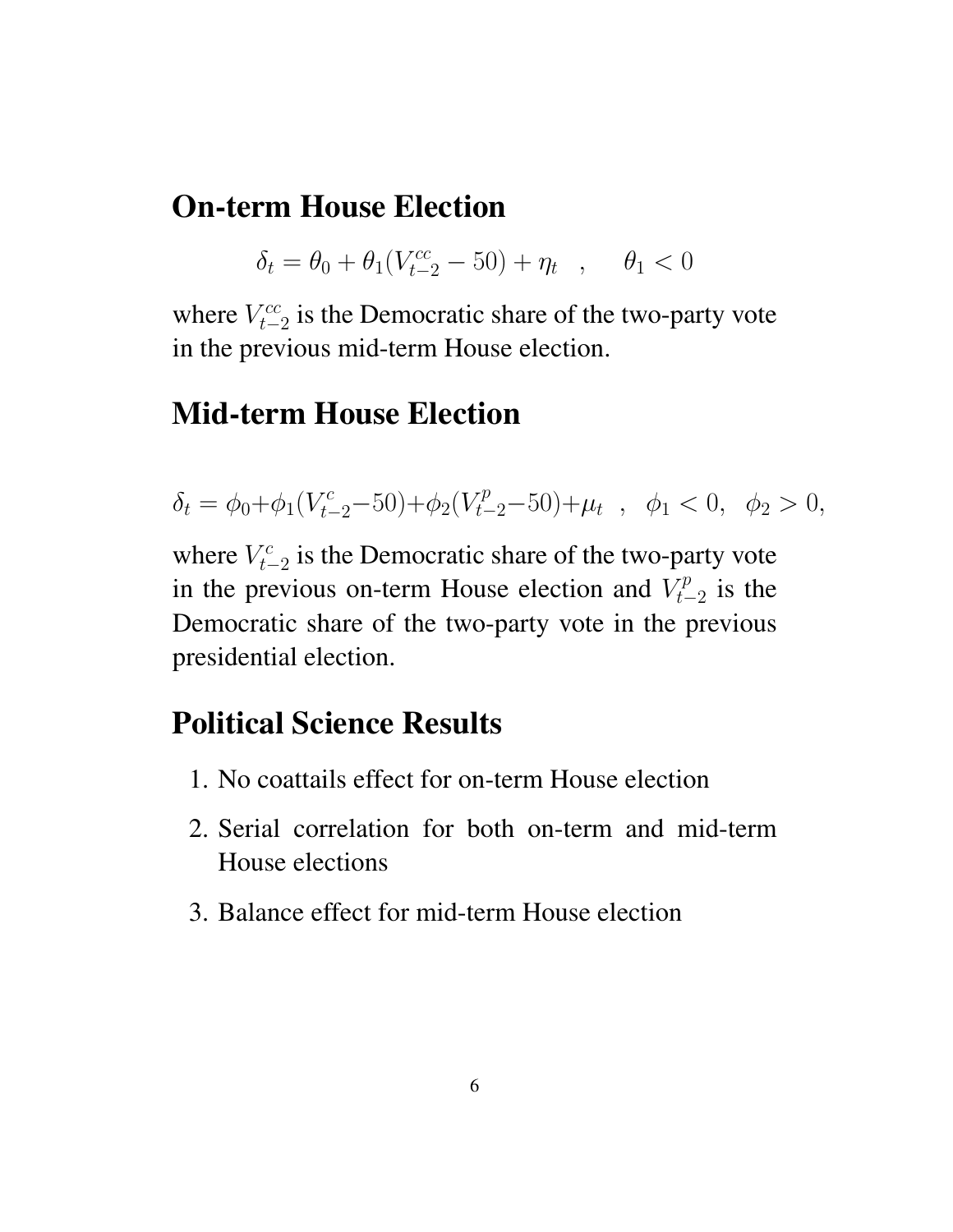|                 | <b>Variables</b>                                                                                                                                                                                                                                                                                                                                                                                                        |
|-----------------|-------------------------------------------------------------------------------------------------------------------------------------------------------------------------------------------------------------------------------------------------------------------------------------------------------------------------------------------------------------------------------------------------------------------------|
| <b>Variable</b> | <b>Definition</b>                                                                                                                                                                                                                                                                                                                                                                                                       |
| $V^p$           | Democratic share of the two-party presidential vote.                                                                                                                                                                                                                                                                                                                                                                    |
| $V^c$           | Democratic share of the two-party on-term House vote.                                                                                                                                                                                                                                                                                                                                                                   |
| $V^{cc}$        | Democratic share of the two-party mid-term House vote.                                                                                                                                                                                                                                                                                                                                                                  |
| Ι               | 1 if there is a Democratic presidential incumbent at the time of the<br>election and $-1$ if there is a Republican presidential incumbent.                                                                                                                                                                                                                                                                              |
| <b>DPER</b>     | 1 if a Democratic presidential incumbent is running again, $-1$<br>if a Republican presidential incumbent is running again, and 0<br>otherwise.                                                                                                                                                                                                                                                                         |
| DUR             | 0 if either party has been in the White House for one term, $1$ [-1] if<br>the Democratic [Republican] party has been in the White House for<br>two consecutive terms, $1.25$ [ $-1.25$ ] if the Democratic [Republican]<br>party has been in the White House for three consecutive terms, 1.50<br>$[-1.50]$ if the Democratic [Republican] party has been in the White<br>House for four consecutive terms, and so on. |
| <b>WAR</b>      | 1 for the elections of 1918, 1920, 1942, 1944, 1946, and 1948, and<br>0 otherwise.                                                                                                                                                                                                                                                                                                                                      |
| G               | growth rate of real per capita GDP in the first three quarters of the<br>on-term election year (annual rate).                                                                                                                                                                                                                                                                                                           |
| $G^{cc}$        | growth rate of real per capita GDP in the first three quarters of the<br>mid-term election year (annual rate).                                                                                                                                                                                                                                                                                                          |
| $\overline{P}$  | absolute value of the growth rate of the GDP deflator in the first 15<br>quarters of the administration (annual rate) except for 1920, 1944,<br>and 1948, where the values are zero.                                                                                                                                                                                                                                    |
| $P^{cc}$        | absolute value of the growth rate of the GDP deflator in the first 7<br>quarters of the administration (annual rate) except for 1918, 1942,<br>and 1946, where the values are zero.                                                                                                                                                                                                                                     |
| Ζ               | number of quarters in the first 15 quarters of the administration in<br>which the growth rate of real per capita GDP is greater than 3.2<br>percent at an annual rate except for 1920, 1944, and 1948, where<br>the values are zero.                                                                                                                                                                                    |
| $Z^{cc}$        | $\frac{15}{7}$ times number of quarters in the first 7 quarters of the adminis-<br>tration in which the growth rate of real per capita GDP is greater<br>than 3.2 percent at an annual rate except for 1918, 1942, and 1946,<br>where the values are zero.7                                                                                                                                                             |

Table 1

<sup>•</sup> Sample period: 1916, 1920, ..., 2012 for the  $V^p$  and  $V^c$  equations and 1918, 1922,  $\dots$ , 2014 for the  $V^{cc}$  equation.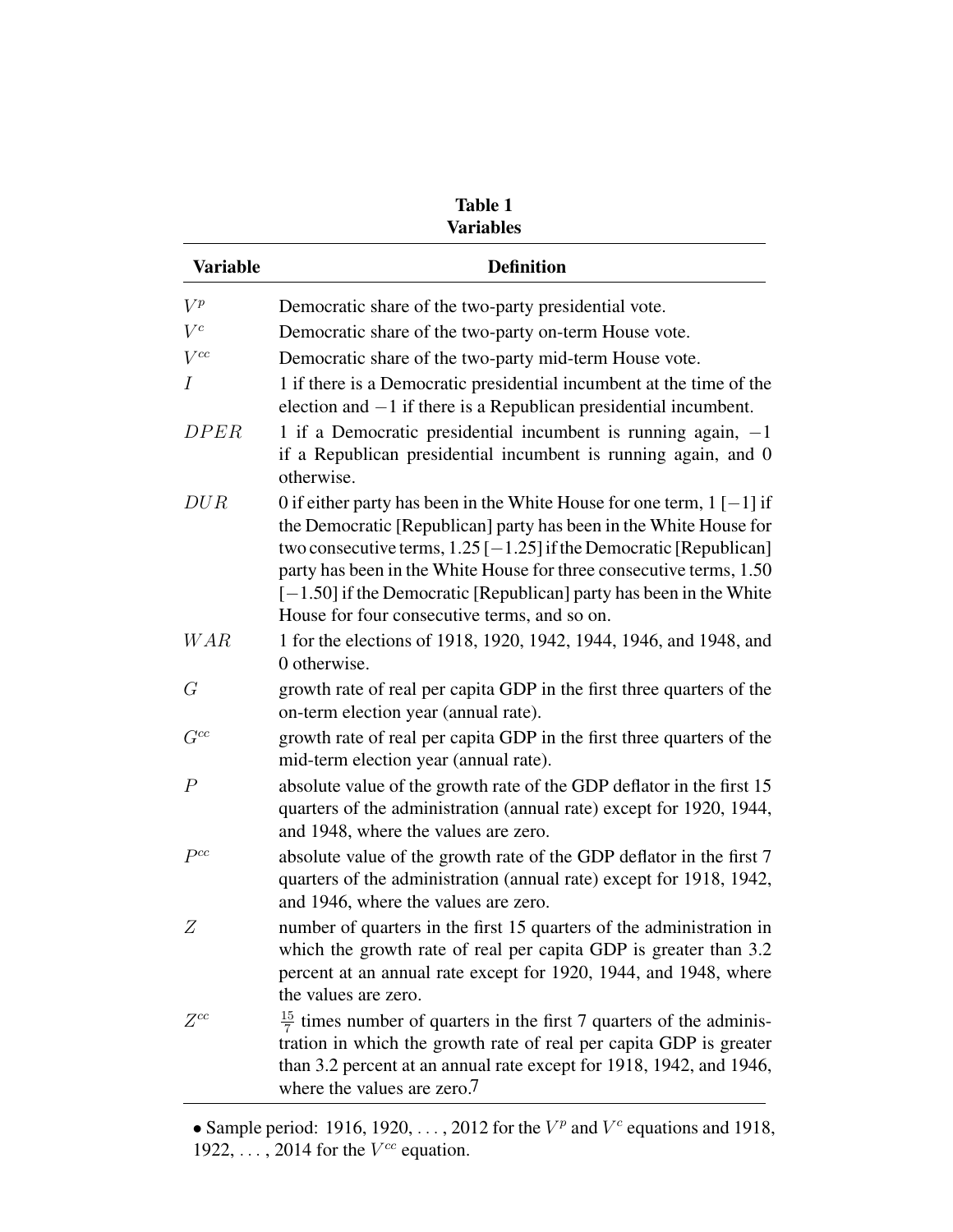|                                 |                  | Table 2<br><b>Estimated Equations</b> |                   |                     |                      |
|---------------------------------|------------------|---------------------------------------|-------------------|---------------------|----------------------|
|                                 | Eq. $1$<br>$V^p$ | Eq. $2$<br>$V^c$                      | Eq. $2a$<br>$V^c$ | Eq. $3$<br>$V^{cc}$ | Eq. $3a$<br>$V^{cc}$ |
| <i>Index</i>                    |                  |                                       | 0.558             |                     | 0.622                |
|                                 |                  |                                       | (6.16)            |                     | (3.03)               |
| $G \cdot I$                     | 0.667            | 0.393                                 | 0.372             |                     |                      |
|                                 | (5.79)           | (3.65)                                |                   |                     |                      |
| $P \cdot I$ or $P^{cc} \cdot I$ | $-0.690$         | $-0.383$                              | $-0.385$          | $-0.469$            | $-0.429$             |
|                                 | $(-2.34)$        | $(-1.43)$                             |                   | $(-2.26)$           |                      |
| $Z \cdot I$ or $Z^{cc} \cdot I$ | 0.968            | 0.470                                 | 0.540             | 0.577               | 0.602                |
|                                 | (4.03)           | (1.98)                                |                   | (2.57)              |                      |
| <b>DPER</b>                     | 3.01             | 2.80                                  | 2.88              |                     |                      |
|                                 | (2.14)           | (2.65)                                | (3.05)            |                     |                      |
| DUR                             | $-3.80$          |                                       |                   |                     |                      |
|                                 | $(-3.10)$        |                                       |                   |                     |                      |
| $\boldsymbol{I}$                | $-1.56$          | $-3.45$                               | $-3.84$           | $-2.94$             | $-3.10$              |
|                                 | $(-0.71)$        | $(-2.01)$                             | $(-4.33)$         | $(-2.69)$           | $(-3.49)$            |
| <b>WAR</b>                      | 4.89             | 2.18                                  | 2.41              | 0.42                | 0.60                 |
|                                 | (1.92)           | (1.01)                                | (1.45)            | (0.22)              | (0.35)               |
| CNST                            | 47.75            | 49.96                                 | 49.97             | 48.73               | 48.76                |
|                                 | (79.15)          | (90.92)                               | (96.45)           | (76.85)             | (80.28)              |
| $V_{-2}^{cc} - 50$              |                  | 0.603                                 | 0.583             |                     |                      |
|                                 |                  | (4.38)                                | (5.11)            |                     |                      |
| $V_{-2}^{c} - 50$               |                  |                                       |                   | 0.748               | 0.735                |
|                                 |                  |                                       |                   | (4.49)              | (4.72)               |
| $V_{-2}^p - 50$                 |                  |                                       |                   | $-0.312$            | $-0.323$             |
|                                 |                  |                                       |                   | $(-2.16)$           | $(-2.38)$            |
| <b>SE</b>                       | 2.62             | 2.33                                  | 2.21              | 2.36                | 2.30                 |
| $R^2$                           | 0.897            | 0.834                                 | 0.833             | 0.795               | 0.794                |
| No. obs.                        | 25               | 25                                    | 25                | 25                  | 25                   |

 $\overline{a}$ 

• Estimation method: OLS; t-statistics are in parentheses.

• Estimation period: 1916–2012 for  $V^p$  and  $V^c$ , 1918–2014 for  $V^{cc}$ .

• Index for  $V^c$  is  $0.667 \cdot G \cdot I - 0.690 \cdot P \cdot I + 0.968 \cdot Z \cdot I$ . The hypothesis that the weights in this index are correct is not rejected: F-value of 0.052, which with 2,17 degrees of freedom has a p-value of 0.949.

• Index for  $V^{cc}$  is  $-0.690 \cdot P^{cc} \cdot I$   $*$  0.968  $\cdot Z^{cc} \cdot I$ . The hypothesis that the weights in this index are correct is not rejected: F-value of 0.072, which with 1,18 degrees of freedom has a p-value of 0.788.

• Values in italics are implied values.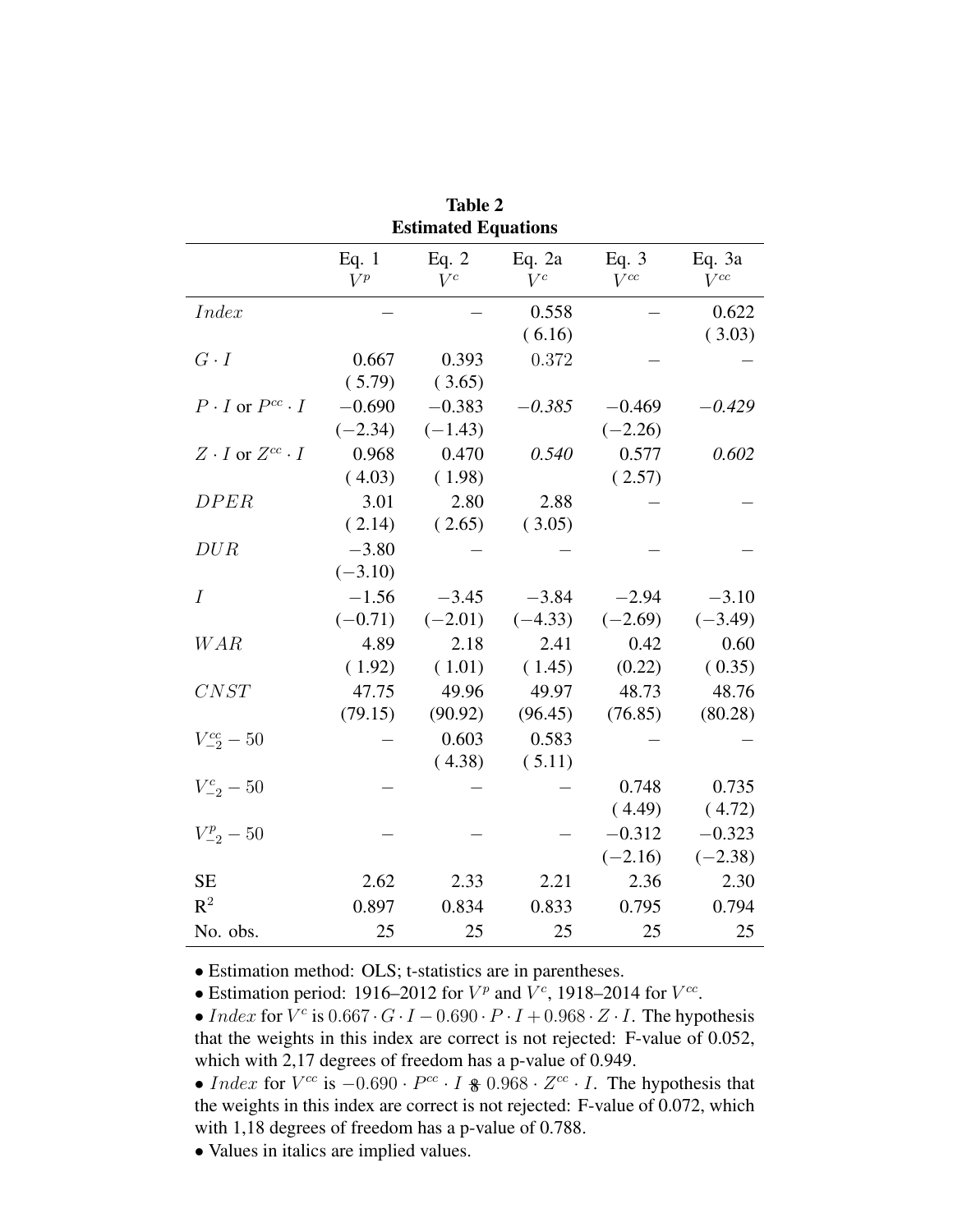|                  | Predicted values and Estimated Residuals from Table 2 |             |             |       |             |             |          |                |                |       |
|------------------|-------------------------------------------------------|-------------|-------------|-------|-------------|-------------|----------|----------------|----------------|-------|
|                  | Act.                                                  |             | Eq. $1$     | Act.  |             | Eq. 2a      | Act.     |                | Eq. 3a         |       |
| $\boldsymbol{t}$ | $V^p$                                                 | $\hat{V}^p$ | $\hat{u}^p$ | $V^c$ | $\hat{V}^c$ | $\hat{u}^c$ | $V^{cc}$ | $\hat{V}^{cc}$ | $\hat{u}^{cc}$ | $t+2$ |
| 1916             | 51.7                                                  | 50.7        | $-1.0$      | 48.9  | 50.0        | 1.1         | 45.1     | 44.9           | $-0.2$         | 1918  |
| 1920             | 36.1                                                  | 39.6        | 3.5         | 38.0  | 41.4        | 3.5         | 46.4     | 44.7           | $-1.7$         | 1922  |
| 1924             | 41.7                                                  | 42.8        | $1.0\,$     | 42.1  | 46.9        | 4.8         | 41.6     | 42.3           | 0.8            | 1926  |
| 1928             | 41.2                                                  | 43.4        | 2.1         | 42.8  | 43.5        | 0.6         | 45.7     | 47.7           | 2.0            | 1930  |
| 1932             | 59.1                                                  | 61.5        | 2.4         | 56.9  | 54.3        | $-2.6$      | 56.5     | 51.2           | $-5.3$         | 1934  |
| 1936             | 62.2                                                  | 64.0        | 1.7         | 58.5  | 61.1        | 2.6         | 50.8     | 51.8           | 1.0            | 1938  |
| 1940             | 55.0                                                  | 55.7        | 0.7         | 53.0  | 55.2        | 2.3         | 47.7     | 46.8           | $-0.8$         | 1942  |
| 1944             | 53.8                                                  | 52.1        | $-1.7$      | 51.7  | 51.6        | $-0.1$      | 45.3     | 46.3           | 1.0            | 1946  |
| 1948             | 52.3                                                  | 50.5        | $-1.8$      | 53.2  | 49.9        | $-3.3$      | 50.0     | 51.1           | 1.0            | 1950  |
| 1952             | 44.7                                                  | 45.3        | 0.6         | 49.9  | 49.4        | $-0.5$      | 52.5     | 52.6           | 0.0            | 1954  |
| 1956             | 42.9                                                  | 43.6        | 0.7         | 51.0  | 50.9        | $-0.1$      | 56.0     | 54.7           | $-1.2$         | 1958  |
| 1960             | 50.1                                                  | 49.2        | $-0.9$      | 54.8  | 55.1        | 0.3         | 52.5     | 53.8           | 1.3            | 1962  |
| 1964             | 61.2                                                  | 60.4        | $-0.8$      | 57.3  | 56.7        | $-0.6$      | 51.2     | 52.8           | 1.5            | 1966  |
| 1968             | 49.4                                                  | 50.4        | 1.0         | 50.9  | 51.3        | 0.4         | 54.4     | 53.6           | $-0.8$         | 1970  |
| 1972             | 38.2                                                  | 41.9        | 3.7         | 52.7  | 51.0        | $-1.6$      | 58.5     | 58.5           | 0.0            | 1974  |
| 1976             | 51.0                                                  | 50.9        | $-0.2$      | 56.9  | 57.5        | 0.7         | 54.4     | 52.6           | $-1.8$         | 1978  |
| 1980             | 44.8                                                  | 46.3        | 1.4         | 51.4  | 49.9        | $-1.4$      | 56.0     | 55.0           | $-1.0$         | 1982  |
| 1984             | 40.9                                                  | 38.5        | $-2.4$      | 52.8  | 50.0        | $-2.7$      | 55.1     | 55.3           | 0.2            | 1986  |
| 1988             | 46.2                                                  | 48.7        | 2.5         | 54.0  | 54.3        | 0.3         | 54.2     | 55.1           | 0.9            | 1990  |
| 1992             | 53.6                                                  | 48.3        | $-5.3$      | 52.7  | 51.9        | $-0.9$      | 46.5     | 48.1           | 1.7            | 1994  |
| 1996             | 54.7                                                  | 53.9        | $-0.9$      | 50.2  | 49.6        | $-0.6$      | 49.5     | 47.5           | $-2.0$         | 1998  |
| 2000             | 50.3                                                  | 49.4        | $-0.9$      | 49.8  | 49.7        | $-0.1$      | 47.6     | 52.4           | 4.9            | 2002  |
| 2004             | 48.8                                                  | 44.5        | $-4.3$      | 48.6  | 48.5        | $-0.1$      | 54.1     | 50.1           | $-4.0$         | 2006  |
| 2008             | 53.7                                                  | 54.3        | 0.6         | 55.5  | 56.9        | 1.3         | 46.6     | 48.1           | 1.6            | 2010  |
| 2012             | 52.0                                                  | 50.1        | $-1.9$      | 50.7  | 47.5        | $-3.2$      | 46.5     | 47.5           | 1.0            | 2014  |
| <b>RMSE</b>      |                                                       |             | 2.16        |       |             | 1.92        |          |                | 2.01           |       |

Table 3 Predicted Values and Estimated Residuals from Table 2

•  $\hat{u}^p = \hat{V}^p - V^p$ .

$$
\bullet \ \hat{u}^c = \hat{V}^c - V^c.
$$

$$
\bullet \ \hat{u}^{cc} = \hat{V}^{cc} - V^{cc}.
$$

• RMSE = root mean squared error.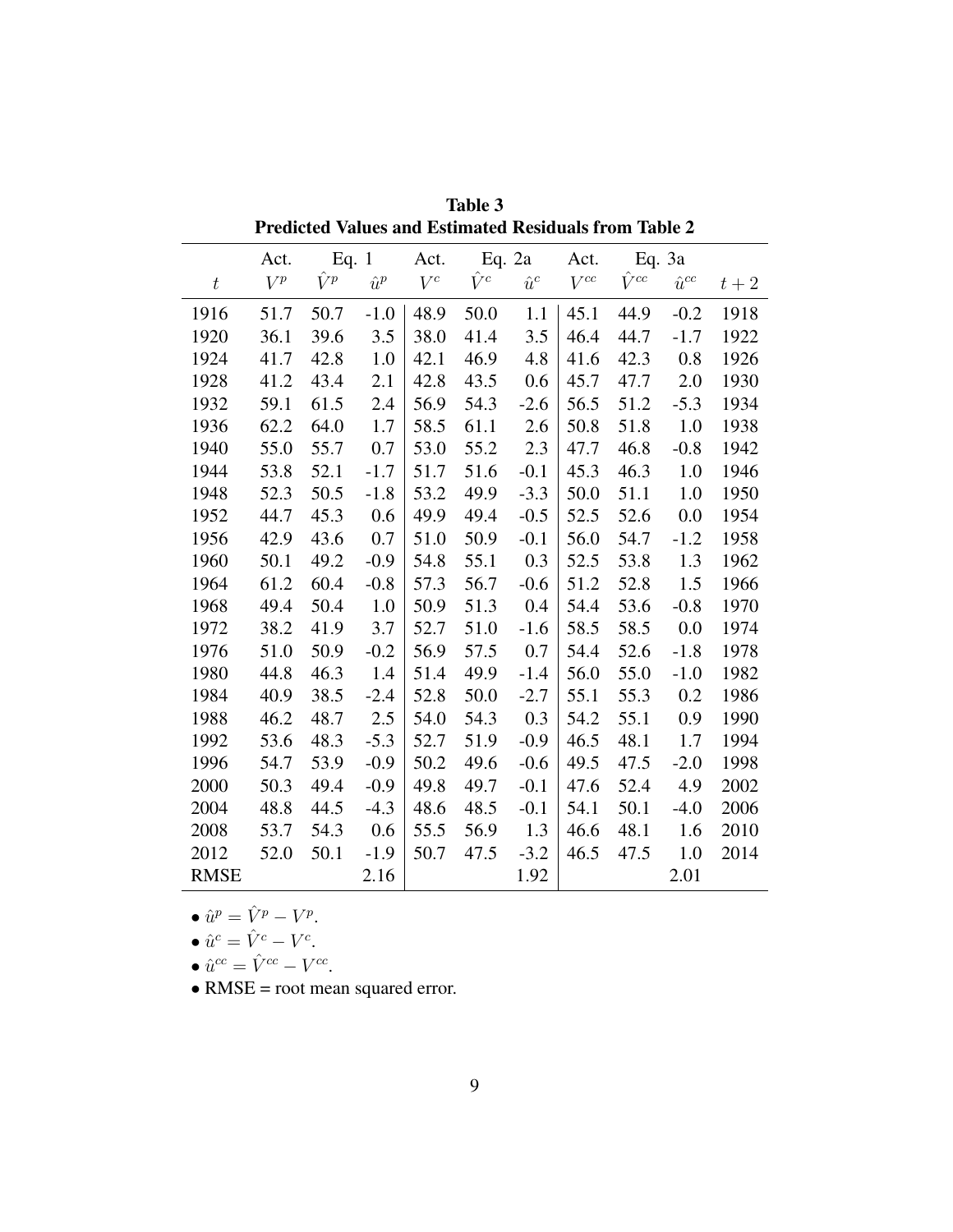| Full Information<br><b>Maximum Likelihood Estimates</b> |                       |                      |                       |  |  |
|---------------------------------------------------------|-----------------------|----------------------|-----------------------|--|--|
|                                                         | Eq. 1<br>$V^p$        | Eq. $2a$<br>$V^c$    | Eq. 3a<br>$V^{cc}$    |  |  |
| $G \cdot I$                                             | 0.676<br>(7.37)       | 0.365<br>(5.50)      |                       |  |  |
| $P \cdot I$ or $P^{cc} \cdot I$                         | $-0.717$<br>$(-3.56)$ | $-0.387$             | $-0.362$<br>$(-2.27)$ |  |  |
| $Z \cdot I$ or $Z^{cc} \cdot I$                         | 0.958<br>(5.03)       | 0.517                | 0.484                 |  |  |
| DPER                                                    | 2.80<br>(2.41)        | 3.06<br>(3.64)       |                       |  |  |
| DUR                                                     | $-3.87$<br>$(-4.16)$  |                      |                       |  |  |
| $\overline{I}$                                          | $-1.36$<br>$(-0.85)$  | $-3.73$<br>$(-3.90)$ | $-2.83$<br>$(-3.46)$  |  |  |
| WAR                                                     | 4.87<br>(2.44)        | 2.22<br>(1.50)       | 0.57<br>(0.38)        |  |  |
| CNST                                                    | 47.74<br>(96.35)      | 49.98<br>(111.05)    | 48.99<br>(85.65)      |  |  |
| $V_{-2}^{cc} - 50$                                      |                       | 0.582<br>(6.24)      |                       |  |  |
| $V_{-2}^c - 50$                                         |                       |                      | 0.678<br>(4.51)       |  |  |
| $V_{-2}^p - 50$                                         |                       |                      | $-0.251$<br>$(-1.92)$ |  |  |
| <b>SE</b>                                               | 2.17                  | 1.93                 | 2.06                  |  |  |
| No. obs.                                                | 25                    | 25                   | 25                    |  |  |

Table 4 Full Information

• Estimation method: FIML.

• Coefficient constraints on equations (2a) and (3a) imposed.

• Errors assumed to be correlated across equations.

- t-statistics are in parentheses, not adjusted for degrees of freedom.
- Values in italics are implied values.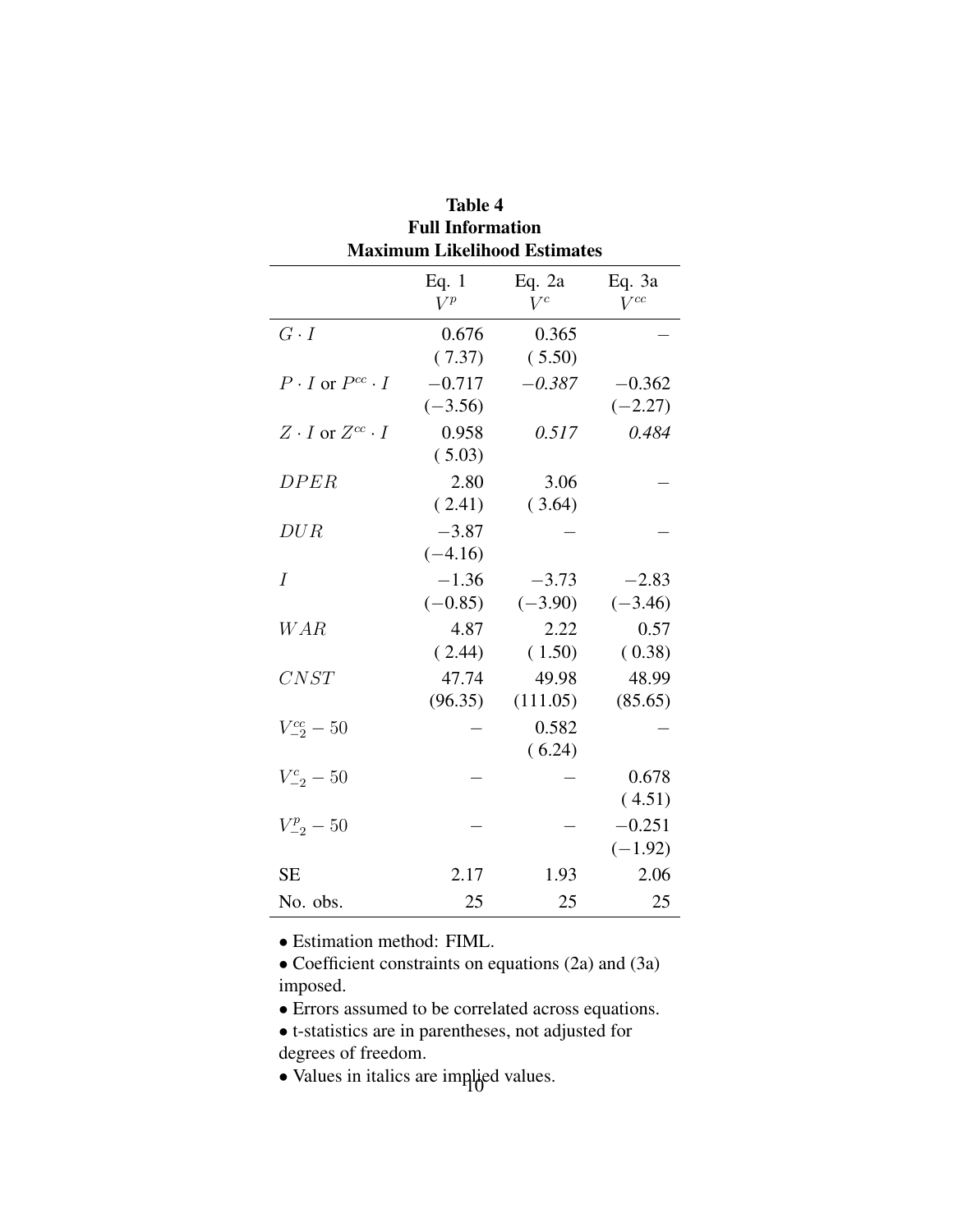#### Table 5

# Ex Ante and Ex Post Forecasts Democratic Share of the Two-Party Vote

|            | <b>Presidential Equation</b> |                                |         |                |              |  |  |  |
|------------|------------------------------|--------------------------------|---------|----------------|--------------|--|--|--|
|            |                              | <b>Ex Ante</b>                 |         | <b>Ex Post</b> |              |  |  |  |
|            | <b>Actual</b>                | <b>Forecast Error Forecast</b> |         |                | <b>Error</b> |  |  |  |
| 1980       | 44.8                         | 46.4                           | 1.6     | 46.3           | 1.4          |  |  |  |
| 1984       | 40.9                         | 43.2                           | 2.3     | 38.5           | $-2.4$       |  |  |  |
| 1988       | 46.2                         | 48.1                           | 1.9     | 48.7           | 2.5          |  |  |  |
| 1992       | 53.6                         | 43.1                           | $-10.5$ | 48.3           | $-5.3$       |  |  |  |
| 1996       | 54.7                         | 51.0                           | $-3.7$  | 53.9           | $-0.9$       |  |  |  |
| 2000       | 50.3                         | 50.8                           | 0.5     | 49.4           | $-0.9$       |  |  |  |
| 2004       | 48.8                         | 42.3                           | $-6.5$  | 44.5           | $-4.3$       |  |  |  |
| 2008       | 53.7                         | 51.9                           | $-1.8$  | 54.3           | 0.6          |  |  |  |
| 2012       | 52.0                         | 49.0                           | $-3.0$  | 50.1           | $-1.9$       |  |  |  |
| <b>MAE</b> |                              |                                | 3.53    |                | 2.24         |  |  |  |
|            |                              | <b>On-Term House Equation</b>  |         |                |              |  |  |  |
| 2008       | 55.5                         | 55.8                           | 0.3     | 56.9           | 1.3          |  |  |  |
| 2012       | 50.7                         | 46.0                           | $-4.7$  | 47.5           | $-3.2$       |  |  |  |
| <b>MAE</b> |                              |                                | 2.80    |                | 2.25         |  |  |  |
|            |                              | <b>Mid-Term House Equation</b> |         |                |              |  |  |  |
| 2010       | 46.6                         | 49.2                           | 2.6     | 48.1           | 1.6          |  |  |  |
| 2014       | 46.5                         | 50.9                           | 4.4     | 47.5           | 1.0          |  |  |  |
| <b>MAE</b> |                              |                                | 3.50    |                | 1.30         |  |  |  |

• Ex Post forecasts from Table 3.

• Ex Ante forecasts explained in the text.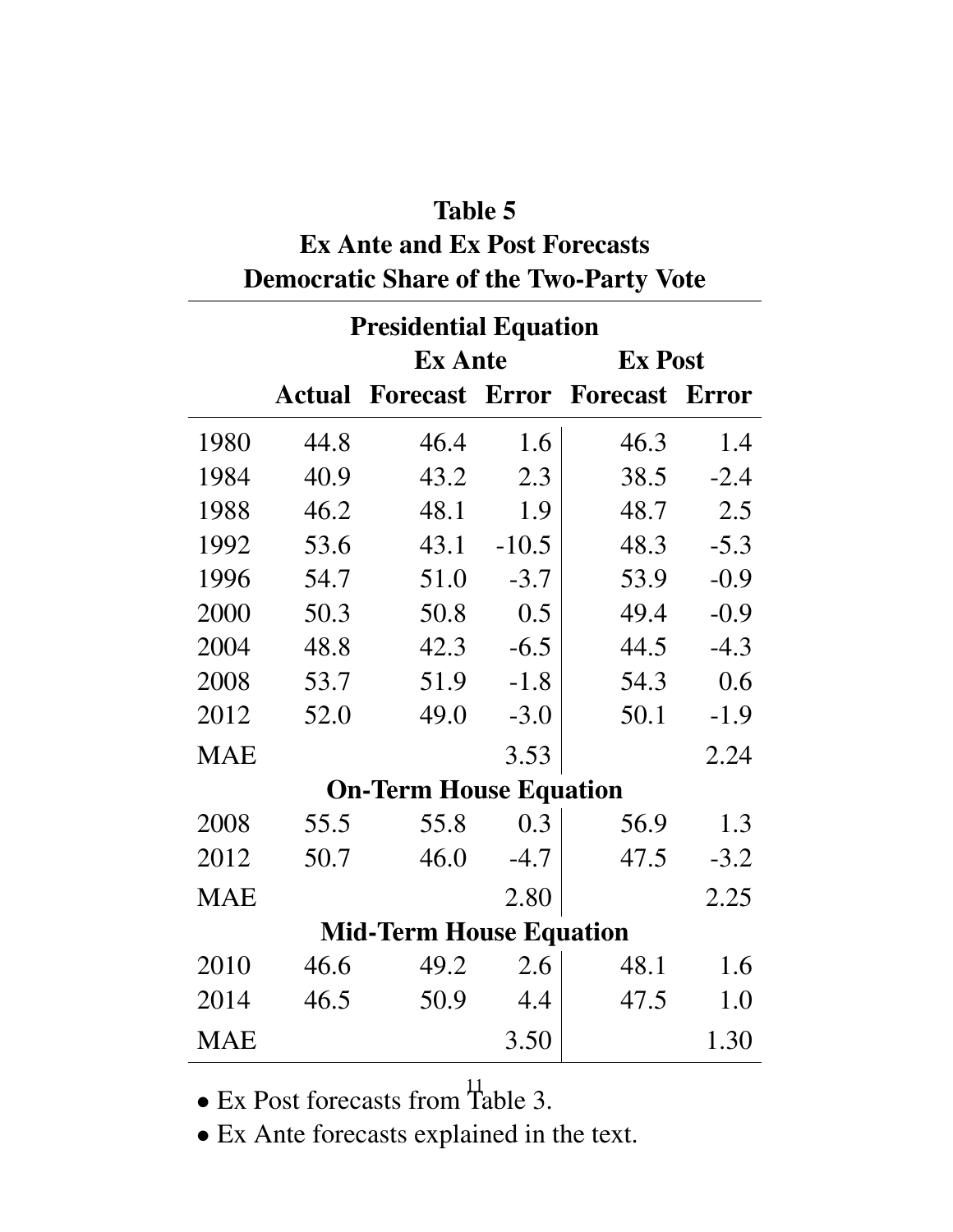| $\bar{t}$ | $V^p$  | $V^c$  | $\overline{I}$ | <i>DPER</i>      | DUR     | <b>WAR</b>     | G         | $\overline{P}$ | Z              |
|-----------|--------|--------|----------------|------------------|---------|----------------|-----------|----------------|----------------|
| 1916      | 51.682 | 48.881 | $\mathbf{1}$   | $\mathbf{1}$     | 0.00    | $\overline{0}$ | 2.229     | 4.252          | 3              |
| 1920      | 36.148 | 37.957 | $\mathbf{1}$   | $\overline{0}$   | 1.00    | 1              | $-11.463$ | 0.000          | $\overline{0}$ |
| 1924      | 41.737 | 42.093 | $-1$           | $-1$             | 0.00    | $\theta$       | $-3.872$  | 5.161          | 10             |
| 1928      | 41.244 | 42.838 | $-1$           | $\overline{0}$   | $-1.00$ | $\overline{0}$ | 4.623     | 0.183          | $\overline{7}$ |
| 1932      | 59.149 | 56.874 | $-1$           | $-1$             | $-1.25$ | $\overline{0}$ | $-14.350$ | 6.928          | $\overline{4}$ |
| 1936      | 62.226 | 58.476 | $\mathbf{1}$   | $\mathbf{1}$     | 0.00    | $\overline{0}$ | 11.682    | 2.498          | 9              |
| 1940      | 54.983 | 52.967 | $\mathbf{1}$   | $\mathbf{1}$     | 1.00    | $\overline{0}$ | 3.913     | 0.051          | 8              |
| 1944      | 53.778 | 51.718 | $\mathbf{1}$   | $\mathbf{1}$     | 1.25    | $\mathbf{1}$   | 4.122     | 0.000          | $\overline{0}$ |
| 1948      | 52.319 | 53.190 | $\mathbf{1}$   | $\mathbf{1}$     | 1.50    | $\mathbf{1}$   | 3.214     | 0.000          | $\overline{0}$ |
| 1952      | 44.710 | 49.944 | $\mathbf{1}$   | $\overline{0}$   | 1.75    | $\overline{0}$ | 0.997     | 2.353          | 7              |
| 1956      | 42.906 | 50.970 | $-1$           | $-1$             | 0.00    | $\overline{0}$ | $-1.252$  | 1.907          | 5              |
| 1960      | 50.087 | 54.790 | $-1$           | $\overline{0}$   | $-1.00$ | $\overline{0}$ | 0.674     | 1.980          | 5              |
| 1964      | 61.203 | 57.324 | $\mathbf{1}$   | $\mathbf{1}$     | 0.00    | $\overline{0}$ | 5.030     | 1.241          | 9              |
| 1968      | 49.425 | 50.921 | $\mathbf{1}$   | $\overline{0}$   | 1.00    | $\overline{0}$ | 5.045     | 3.086          | $\overline{7}$ |
| 1972      | 38.209 | 52.660 | $-1$           | $-1$             | 0.00    | $\overline{0}$ | 5.834     | 4.813          | $\overline{4}$ |
| 1976      | 51.049 | 56.850 | $-1$           | $\boldsymbol{0}$ | $-1.00$ | $\overline{0}$ | 3.817     | 7.463          | 5              |
| 1980      | 44.842 | 51.383 | $\mathbf{1}$   | $\mathbf{1}$     | 0.00    | $\overline{0}$ | $-3.583$  | 7.795          | 5              |
| 1984      | 40.877 | 52.778 | $-1$           | $-1$             | 0.00    | $\overline{0}$ | 5.550     | 5.210          | 8              |
| 1988      | 46.168 | 54.011 | $-1$           | $\overline{0}$   | $-1.00$ | $\overline{0}$ | 2.403     | 2.871          | 5              |
| 1992      | 53.621 | 52.744 | $-1$           | $-1$             | $-1.25$ | $\overline{0}$ | 3.035     | 3.193          | 3              |
| 1996      | 54.737 | 50.158 | $\mathbf{1}$   | $\mathbf{1}$     | 0.00    | $\overline{0}$ | 3.315     | 2.031          | $\overline{4}$ |
| 2000      | 50.262 | 49.819 | $\mathbf{1}$   | $\overline{0}$   | 1.00    | $\overline{0}$ | 2.031     | 1.683          | 7              |
| 2004      | 48.767 | 48.632 | $-1$           | $-1$             | 0.00    | $\overline{0}$ | 2.086     | 2.141          | $\overline{2}$ |
| 2008      | 53.689 | 55.535 | $-1$           | $\overline{0}$   | $-1.00$ | $\overline{0}$ | $-1.787$  | 2.745          | $\overline{2}$ |
| 2012      | 52.010 | 50.681 | $\mathbf{1}$   | $\mathbf{1}$     | 0.00    | $\overline{0}$ | 1.422     | 1.470          | $\mathbf{1}$   |

Table A Data for the  $V^p$  and  $V^c$  Equations

• The values of  $P$  for 1920, 1944, and 1948 before multiplication by zero are 16.535, 5.489, and 8.688, respectively, and the values of  $Z$  are 5, 14, and 5. 13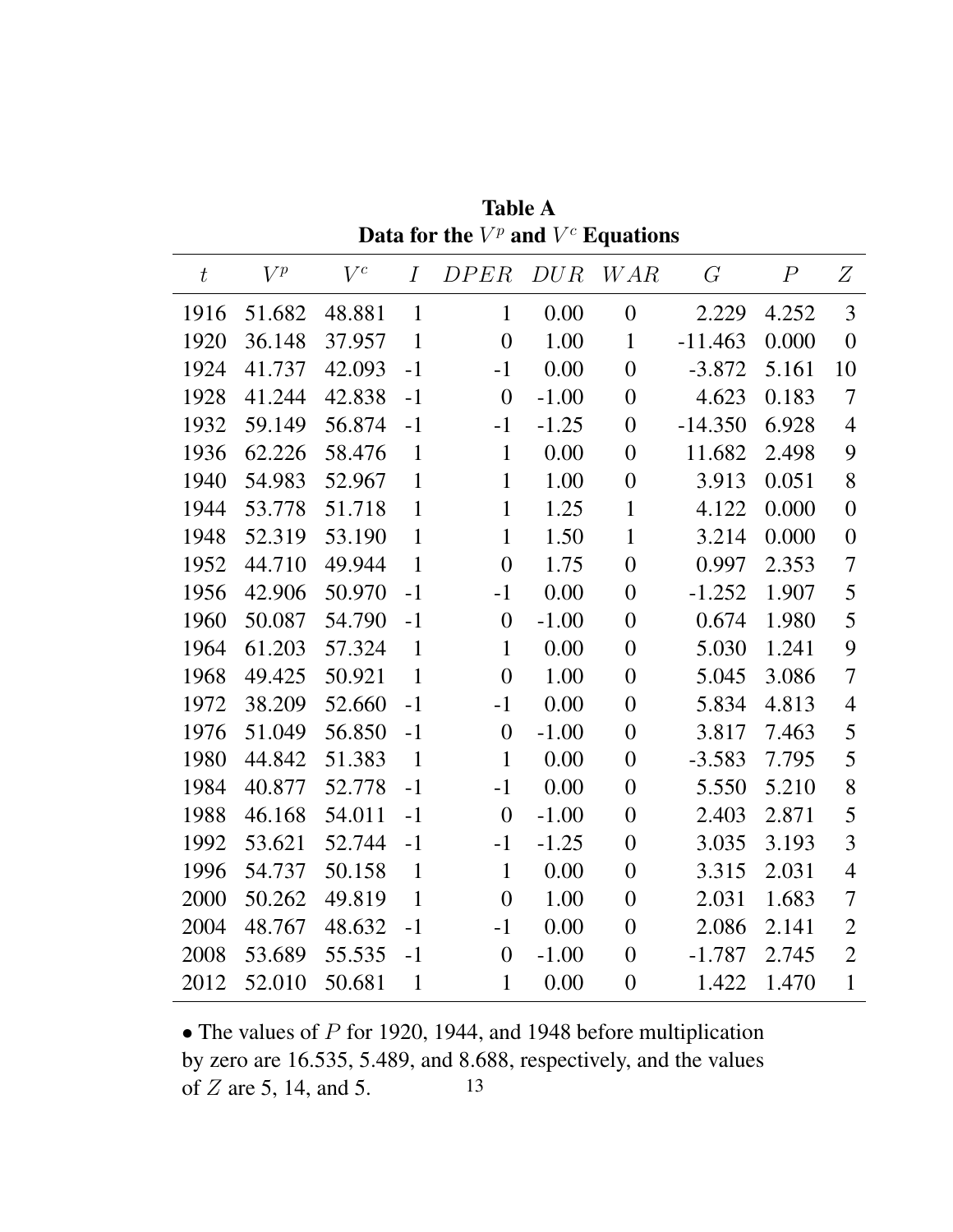|           | Data for the $V^{cc}$ Equation |                |                |           |          |          |  |  |
|-----------|--------------------------------|----------------|----------------|-----------|----------|----------|--|--|
| $\bar{t}$ | $V^{cc}$                       | $\overline{I}$ | <b>WAR</b>     | $G^{cc}$  | $P^{cc}$ | $Z^{cc}$ |  |  |
| 1914      | 50.338                         |                |                |           |          |          |  |  |
| 1918      | 45.096                         | $\mathbf{1}$   | $\mathbf{1}$   | 22.006    | 0.000    | 0.0000   |  |  |
| 1922      | 46.400                         | $-1$           | $\overline{0}$ | 14.368    | 11.480   | 12.8571  |  |  |
| 1926      | 41.572                         | $-1$           | $\overline{0}$ | 3.461     | 0.117    | 10.7143  |  |  |
| 1930      | 45.741                         | $-1$           | $\overline{0}$ | $-11.206$ | 2.071    | 4.2857   |  |  |
| 1934      | 56.509                         | $\mathbf{1}$   | $\overline{0}$ | 12.736    | 3.993    | 8.5714   |  |  |
| 1938      | 50.815                         | $\mathbf{1}$   | $\overline{0}$ | 4.597     | 0.033    | 6.4286   |  |  |
| 1942      | 47.664                         | $\mathbf{1}$   | $\mathbf{1}$   | 16.073    | 0.000    | 0.0000   |  |  |
| 1946      | 45.277                         | $\mathbf{1}$   | $\mathbf{1}$   | $-4.401$  | 0.000    | 0.0000   |  |  |
| 1950      | 50.044                         | $\mathbf{1}$   | $\overline{0}$ | 13.442    | 0.166    | 6.4286   |  |  |
| 1954      | 52.537                         | $-1$           | $\overline{0}$ | $-0.686$  | 0.800    | 2.1429   |  |  |
| 1958      | 55.983                         | $-1$           | $\overline{0}$ | $-1.160$  | 2.713    | 2.1429   |  |  |
| 1962      | 52.492                         | $\mathbf{1}$   | $\overline{0}$ | 3.681     | 1.113    | 8.5714   |  |  |
| 1966      | 51.250                         | $\mathbf{1}$   | $\overline{0}$ | 3.724     | 2.577    | 10.7143  |  |  |
| 1970      | 54.403                         | $-1$           | $\overline{0}$ | $-0.023$  | 5.028    | 2.1429   |  |  |
| 1974      | 58.530                         | $-1$           | $\overline{0}$ | $-2.917$  | 8.093    | 4.2857   |  |  |
| 1978      | 54.416                         | $\mathbf{1}$   | $\overline{0}$ | 5.978     | 6.679    | 8.5714   |  |  |
| 1982      | 55.994                         | $-1$           | $\overline{0}$ | $-2.883$  | 7.086    | 4.2857   |  |  |
| 1986      | 55.085                         | $-1$           | $\overline{0}$ | 2.330     | 2.430    | 4.2857   |  |  |
| 1990      | 54.177                         | $-1$           | $\overline{0}$ | 0.816     | 3.814    | 4.2857   |  |  |
| 1994      | 46.476                         | $\mathbf{1}$   | $\overline{0}$ | 2.754     | 2.203    | 4.2857   |  |  |
| 1998      | 49.533                         | $\mathbf{1}$   | $\overline{0}$ | 3.262     | 1.336    | 6.4286   |  |  |
| 2002      | 47.562                         | $-1$           | $\overline{0}$ | 1.694     | 1.785    | 0.0000   |  |  |
| 2006      | 54.120                         | $-1$           | $\overline{0}$ | 1.179     | 3.259    | 4.2857   |  |  |
| 2010      | 46.561                         | $\mathbf{1}$   | $\overline{0}$ | 2.005     | 0.922    | 0.0000   |  |  |
| 2014      | 46.500                         | $\mathbf{1}$   | $\overline{0}$ | 1.273     | 1.477    | 4.2857   |  |  |

Table A (continued)

• Observation of  $V^{cc}$  for 1914 needed for the  $V^{c}$  equation.

• The values of  $P^{cc}$  for 1948, 1942, and 1946 before multiplication by zero are 15.735, 8.082, and 10.518, respectively, and the values of  $Z^{cc}$  are 10.7143, 15.0000, and 4.2857.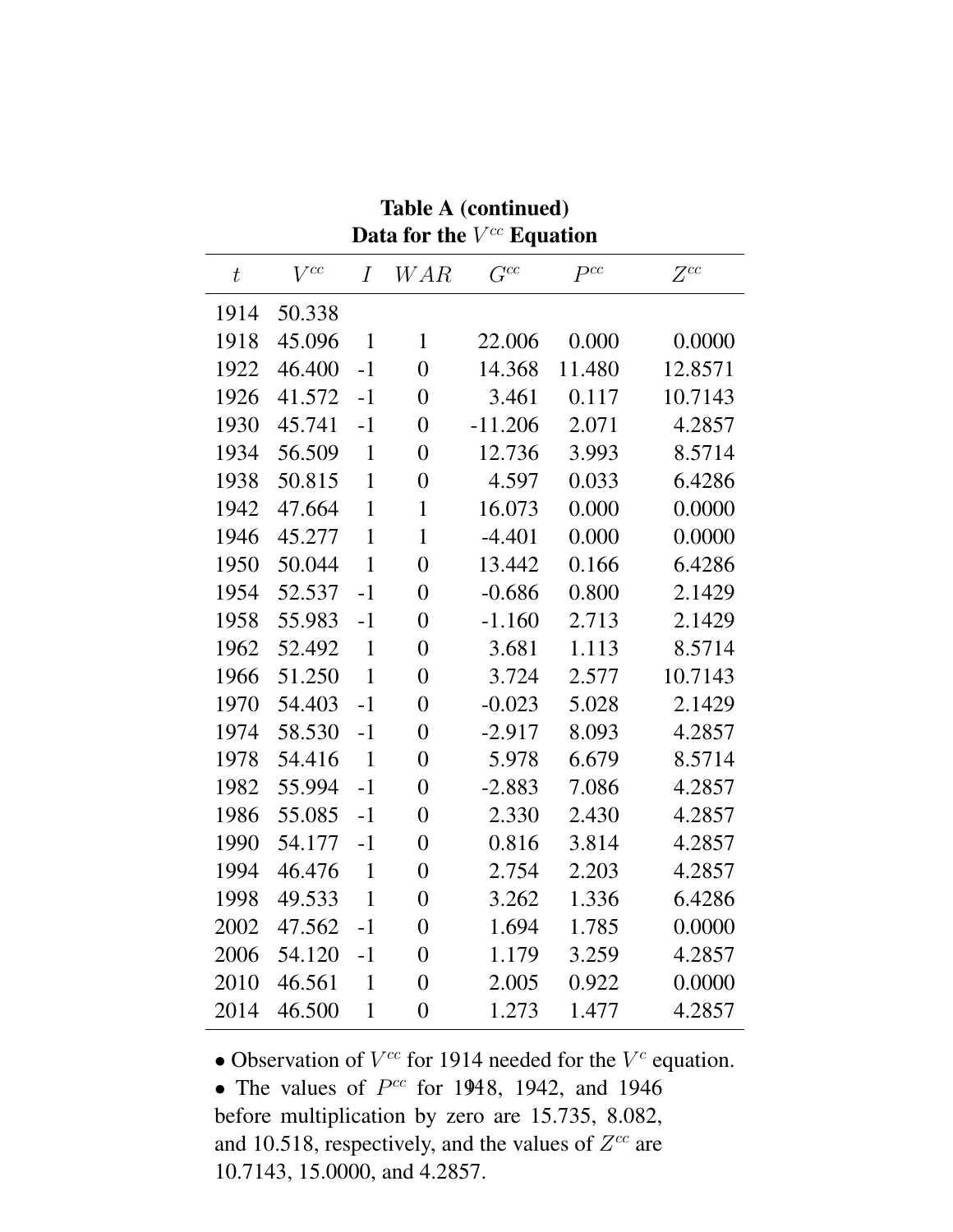| TUMUHUMO VI <i>A</i> VIIV ERUMI |              |                  |                  |        |        |
|---------------------------------|--------------|------------------|------------------|--------|--------|
|                                 | $\mathcal G$ | $\boldsymbol{P}$ | Z                | $V^p$  | $V^c$  |
| November $11, 2014$             | 2.97         | 2.14             |                  | 6 48.7 | 47.6   |
| <b>January 31, 2015</b>         | 3.04         | 1.86             | $\mathfrak{Z}^-$ | 46.0   | 46.1   |
| April 29, 2015                  | 3.22         | 1.14             | 5                | 48.6   | 47.6   |
| July 31, 2015                   | 3.03         | 1.33             | 3                | 46.4   | 46.3   |
| October 31, 2015                | 2.16         | 1.37             | 3                | 45.8   | 46.0   |
| <b>January 30, 2016</b>         | 1.97         | 1.37             | $\mathcal{E}$    | 45.7   | 45.9   |
| April 28, 2016                  | 0.87         | 1.28             | 3                | 45.0   | 45.5   |
| July 29, 2016                   | 0.94         | 1.40             | $\overline{2}$   | 44.0   | 45.0   |
| October 28, 2016                | 0.97         | 1.42             | $\mathcal{L}$    | 44.0   | 45.0   |
| Actual                          |              |                  |                  | 51.1   | 49.0   |
| Error                           |              |                  |                  | $-7.1$ | $-4()$ |
|                                 |              |                  |                  |        |        |

Table B Predictions of 2016 Election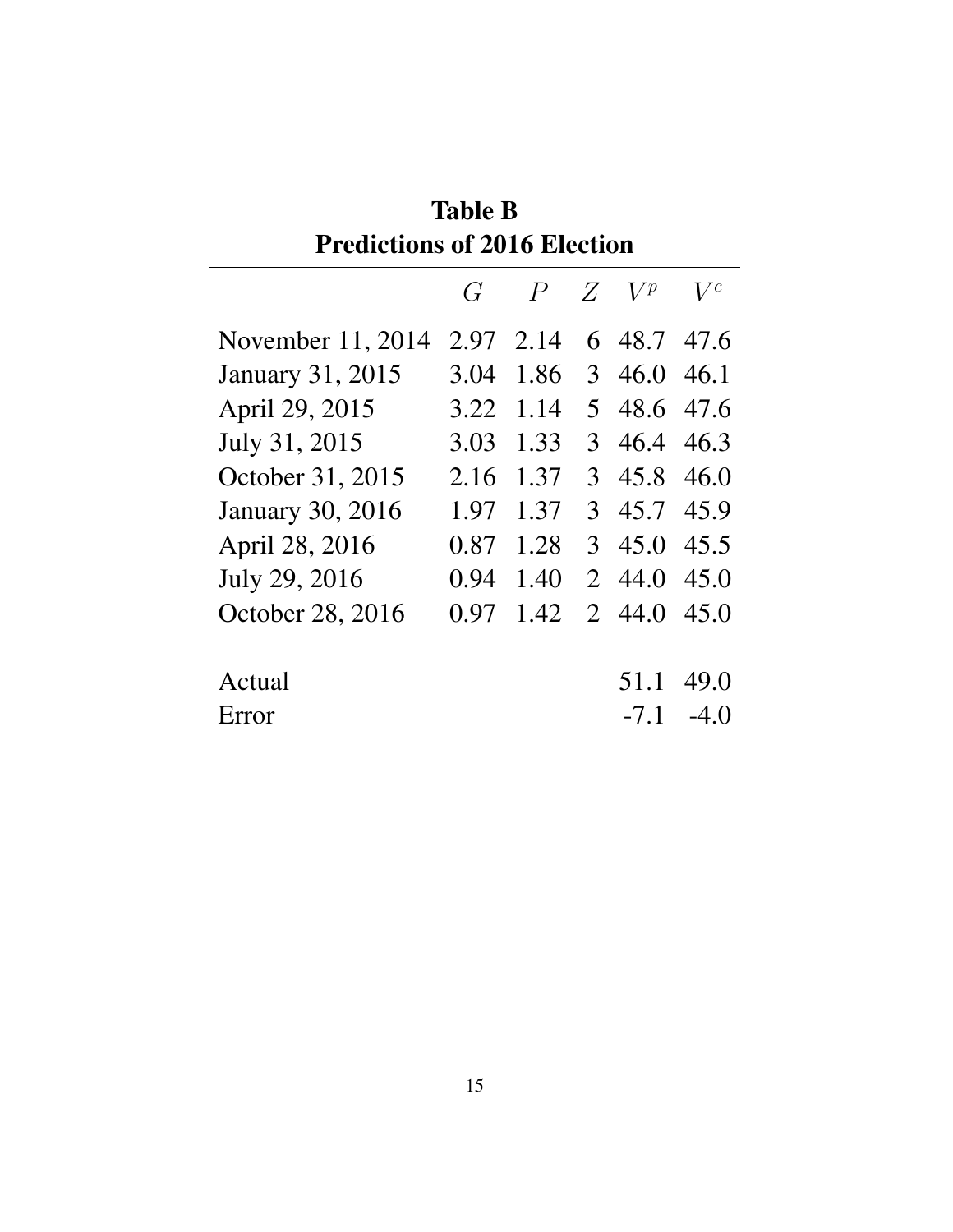| <b>Equation Estimated through 1960</b> |           |           |
|----------------------------------------|-----------|-----------|
|                                        | Eq. $1$   | Eq. $1$   |
| $G \cdot I$                            | 0.667     | 0.814     |
|                                        | (5.79)    | (7.73)    |
| $P \cdot I$                            | $-0.690$  | $-0.412$  |
|                                        | $(-2.34)$ | $(-1.10)$ |
| $Z \cdot I$                            | 0.968     | 0.737     |
|                                        | (4.03)    | (3.00)    |
| DPER                                   | 3.01      | 5.05      |
|                                        | (2.14)    | (4.01)    |
| DUR                                    | $-3.80$   | $-2.22$   |
|                                        | $(-3.10)$ | $(-2.42)$ |
| $\overline{I}$                         | $-1.56$   | $-3.13$   |
|                                        | $(-0.71)$ | $(-1.40)$ |
| W A R                                  | 4.89      | 4.67      |
|                                        | (1.92)    | (1.97)    |
| CNST                                   | 47.75     | 46.41     |
|                                        | (79.15)   | (77.95)   |
| <b>SE</b>                              | 2.62      | 1.53      |
| $\mathsf{R}^2$                         | 0.897     | 0.986     |
| No. obs.                               | 25        | 12        |
| RMSE(25)                               | 2.16      | 2.87      |

| <b>Table C</b>                         |
|----------------------------------------|
| <b>Equation Estimated through 1960</b> |